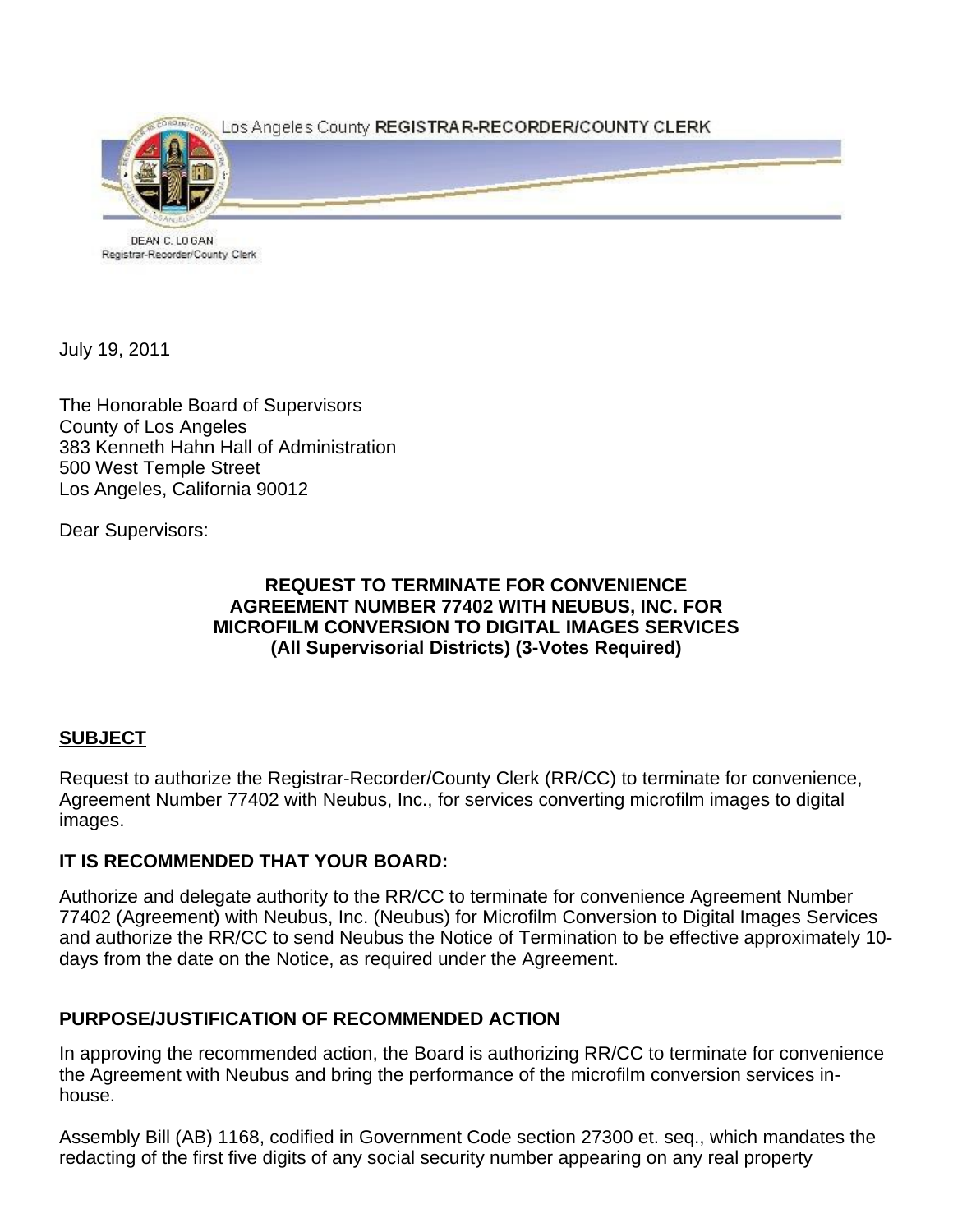The Honorable Board of Supervisors 7/19/2011 Page 2

document recorded from 1980 to present. Under AB 1168, the RR/CC is required to create a "public record" version of each "official record" by redacting the first five digits of any social security number. Records maintained by the RR/CC from 1992 to the present are already in digital format. Records from 1980 through 1991 are in microfilm format which cannot be altered; therefore, conversion from microfilm to an electronic digital format is necessary to enable the redaction of the social security number. Although not required by law or subject to the required redaction, recorded real property documents on microfilm from 1977 through 1979 will also be converted to digital images, for consistency.

On August 31, 2010, your Board approved the Agreement with Neubus to convert microfilm images to digital form. Following the initial set-up and trial period, the full production of conversion services was implemented. RR/CC worked with Neubus to resolve a few issues with film breakage. Neubus brought in the equipment manufacturer to calibrate the equipment and provided additional training to their staff. Despite these efforts, several more film cores broke at the splice (mended area that connects two separate strings of film). RR/CC notified Neubus that a re-evaluation of the film condition was warranted. Because the microfilm is the "official" record of the documents contained within, and is irreplaceable if damaged, RR/CC determined that it is in the best interest of the County to discontinue outsourcing the microfilm conversion services and perform the services in-house as time permits. The recommended action is also in line with County's efficiency initiative to bring contracted services in-house, where feasible.

#### **Implementation of Strategic Plan Goals**

Goal 1: OPERATIONAL EFFECTIVENESS: Maximize the effectiveness of processes, structure, and operations to support timely delivery of customer-oriented and efficient public services.

Strategy 1: Fiscal Sustainability: Promote sound, prudent, and transparent short- and long-range fiscal policies and practices that help ensure maintenance of critical, high priority County public services despite cyclical economic conditions.

Termination of the Agreement will allow RR/CC to bring the services in-house. County staff will process the microfilm conversion services as time permits, using specified trust funds earmarked for these specific services, at no net County cost.

# **FISCAL IMPACT/FINANCING**

There is no fiscal impact in the termination of the Agreement. The RR/CC collects \$1.00 on each recorded real property document which is held in trust in the "Social Security Number Truncation Program Fund," pursuant to the provisions of AB 1168, which was approved by your Board on March 25, 2008. The Social Security Number Truncation Program Fund, which will be funded through December 2017, will be used to purchase scanning equipment and offset staff time for the conversion of real property records from 1980 through 1991. The Recorder Modernization Fund will be used for the conversion of real property records from 1977 through 1979. These trust fund accounts can only be used for specific purposes which include conversion. There is no net County cost.

#### **FACTS AND PROVISIONS/LEGAL REQUIREMENTS**

Paragraph 8.42 (Termination for Convenience) of the Agreement, allows the County to terminate the Agreement, in whole or in part, when such action is deemed by the County, in its sole discretion, to